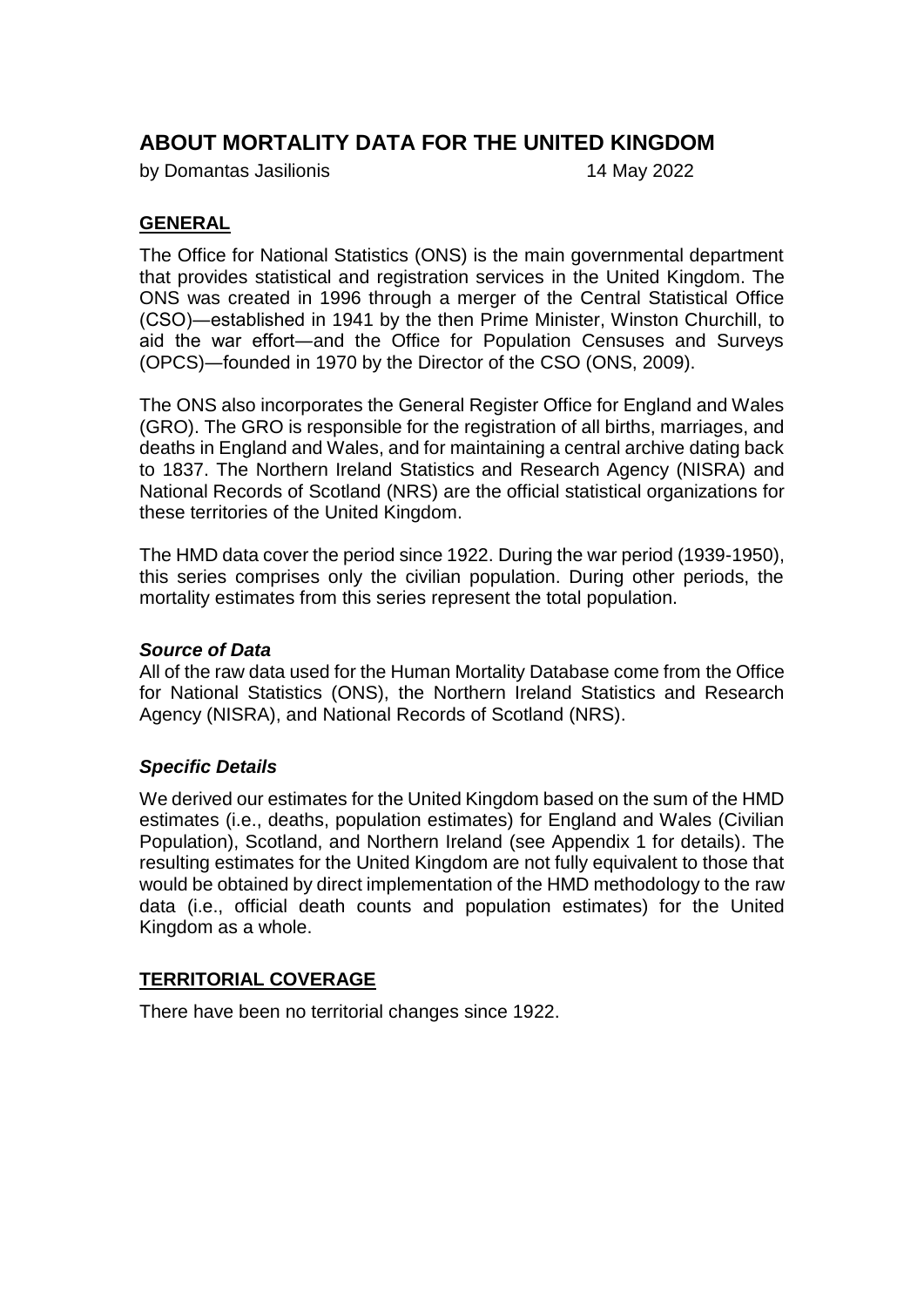#### **Revision NOTES**

#### *Changes with the December 2017 revision:*

**Life tables:** All life tables have been recalculated using a modified methods protocol. The revised protocol (Version 6) includes two changes: 1) a more precise way to calculate a0, the mean age at death for children dying during the first year of life and 2) the use of birth-bymonth data (where and when available) to more accurately estimate population exposures. These changes have been implemented simultaneously for ALL HMD series/countries. For more details about these changes, see the revised Methods Protocol (at http://www.mortality.org/Public/Docs/MethodsProtocol.pdf), particularly section 7.1 on Period life tables and section 6 and Appendix E, on death rates. The life tables calculated under the prior methods (Version 5) remain available at v5.mortality.org but they have not been, and will not be, updated.